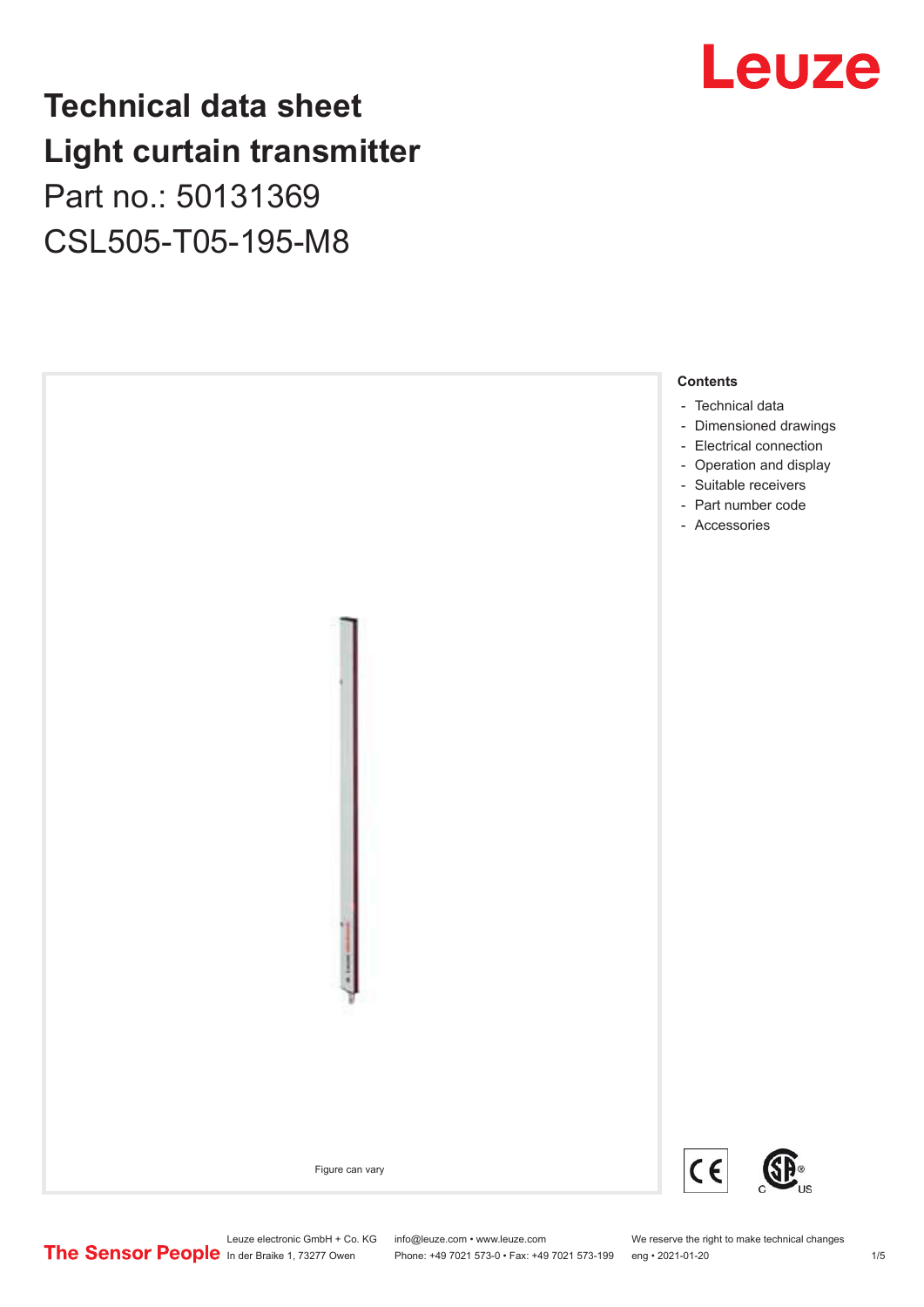#### <span id="page-1-0"></span>**Technical data**

# Leuze

| Basic data                      |                              |
|---------------------------------|------------------------------|
| <b>Series</b>                   | 505                          |
| <b>Operating principle</b>      | Throughbeam principle        |
| Device type                     | Transmitter                  |
| <b>Application</b>              | Precise object detection     |
| <b>Special version</b>          |                              |
| <b>Special version</b>          | Crossed-beam scanning        |
|                                 | Diagonal-beam scanning       |
|                                 | Parallel-beam scanning       |
| <b>Optical data</b>             |                              |
| <b>Operating range</b>          | Guaranteed operating range   |
| <b>Operating range</b>          | 0.35m                        |
| <b>Measurement field length</b> | 195 mm                       |
| <b>Number of beams</b>          | 40 Piece(s)                  |
| Beam spacing                    | $5 \text{ mm}$               |
| <b>Light source</b>             | LED, Infrared                |
| <b>LED light wavelength</b>     | 860 nm                       |
| <b>Measurement data</b>         |                              |
| Minimum object diameter         | $7.5$ mm                     |
| <b>Electrical data</b>          |                              |
| Protective circuit              | Inductive protection         |
|                                 | Polarity reversal protection |
|                                 | Short circuit protected      |
| Performance data                |                              |
| Supply voltage U <sub>R</sub>   | 18  30 V, DC                 |
| Connection                      |                              |
| <b>Number of connections</b>    | 1 Piece(s)                   |
| <b>Connection 1</b>             |                              |
| <b>Function</b>                 | Deactivation input           |
|                                 | Voltage supply               |
|                                 | Connector                    |
| <b>Type of connection</b>       |                              |
| <b>Thread size</b>              | M <sub>8</sub>               |
| Type                            | Male                         |
| <b>Material</b>                 | Metal                        |
| No. of pins                     | 4-pin                        |

| Design                                                                                                                                                                                                                                                                                           | Cubic                  |
|--------------------------------------------------------------------------------------------------------------------------------------------------------------------------------------------------------------------------------------------------------------------------------------------------|------------------------|
| Dimension (W x H x L)                                                                                                                                                                                                                                                                            | 12 mm x 280 mm x 58 mm |
| <b>Housing material</b>                                                                                                                                                                                                                                                                          | Metal                  |
| <b>Metal housing</b>                                                                                                                                                                                                                                                                             | Aluminum               |
| Lens cover material                                                                                                                                                                                                                                                                              | Plastic                |
| <b>Housing color</b>                                                                                                                                                                                                                                                                             | Silver                 |
| Type of fastening                                                                                                                                                                                                                                                                                | Through-hole mounting  |
| <b>Operation and display</b>                                                                                                                                                                                                                                                                     |                        |
| Type of display                                                                                                                                                                                                                                                                                  | LED                    |
| <b>Number of LEDs</b>                                                                                                                                                                                                                                                                            | 1 Piece(s)             |
| Type of configuration                                                                                                                                                                                                                                                                            | Software               |
|                                                                                                                                                                                                                                                                                                  | Via pin assignment     |
| <b>Environmental data</b>                                                                                                                                                                                                                                                                        |                        |
|                                                                                                                                                                                                                                                                                                  |                        |
|                                                                                                                                                                                                                                                                                                  | $-3050 °C$             |
|                                                                                                                                                                                                                                                                                                  | $-40$ 65 °C            |
|                                                                                                                                                                                                                                                                                                  |                        |
|                                                                                                                                                                                                                                                                                                  | IP 65                  |
|                                                                                                                                                                                                                                                                                                  | III                    |
|                                                                                                                                                                                                                                                                                                  |                        |
|                                                                                                                                                                                                                                                                                                  | 90314990               |
|                                                                                                                                                                                                                                                                                                  | 27270910               |
|                                                                                                                                                                                                                                                                                                  | 27270910               |
|                                                                                                                                                                                                                                                                                                  | 27270910               |
|                                                                                                                                                                                                                                                                                                  | 27270910               |
|                                                                                                                                                                                                                                                                                                  | 27270910               |
| Ambient temperature, operation<br>Ambient temperature, storage<br><b>Certifications</b><br>Degree of protection<br><b>Protection class</b><br><b>Classification</b><br><b>Customs tariff number</b><br>eCl@ss 5.1.4<br>eCl@ss 8.0<br>eCl@ss 9.0<br>eCl@ss 10.0<br>eCl@ss 11.0<br><b>ETIM 5.0</b> | EC002549               |
| <b>ETIM 6.0</b>                                                                                                                                                                                                                                                                                  | EC002549               |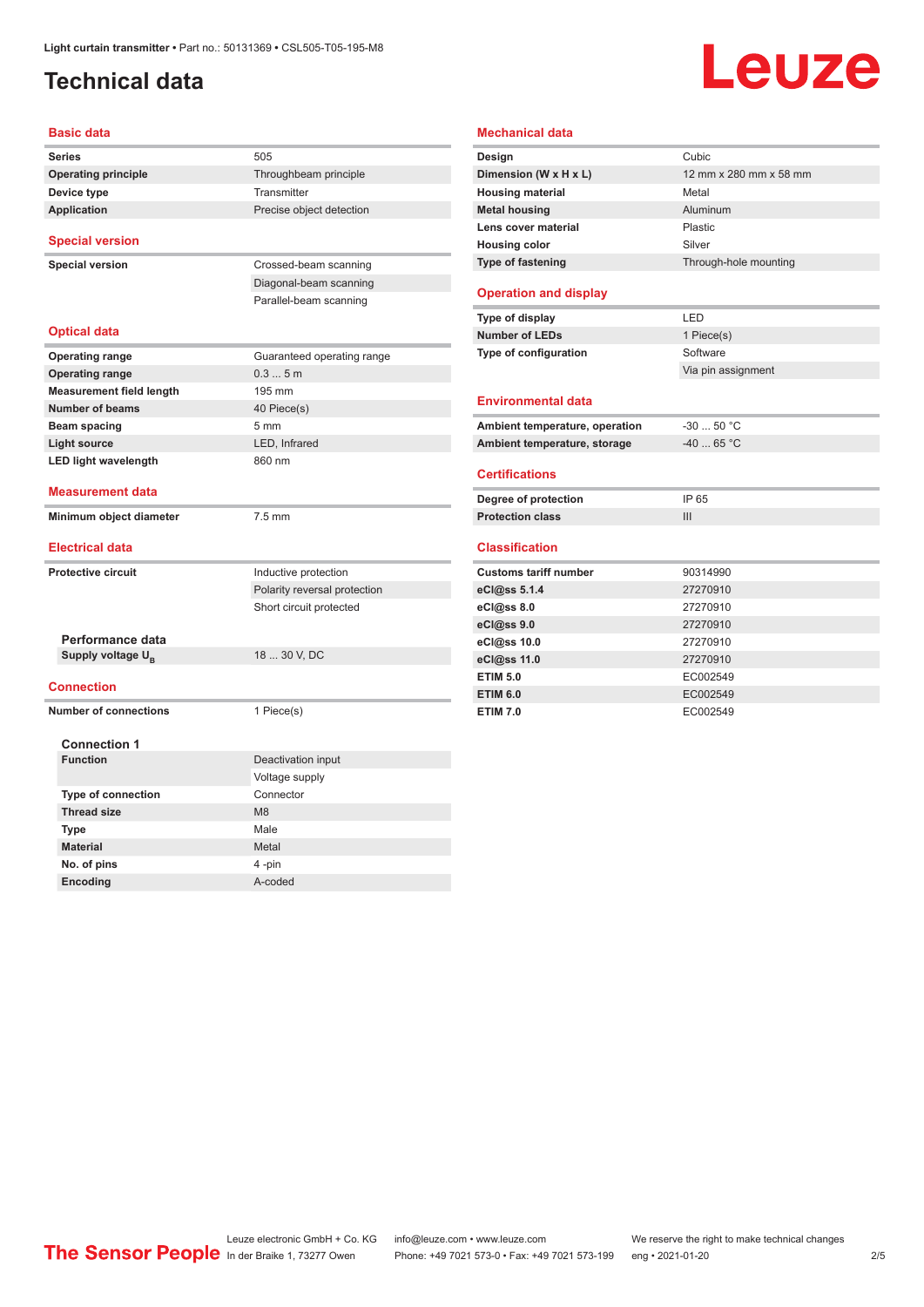#### <span id="page-2-0"></span>**Dimensioned drawings**

All dimensions in millimeters





### **Electrical connection**

**Connection 1**

| <b>Function</b>    | Deactivation input |
|--------------------|--------------------|
|                    | Voltage supply     |
| Type of connection | Connector          |
| <b>Thread size</b> | M <sub>8</sub>     |
| <b>Type</b>        | Male               |
| <b>Material</b>    | Metal              |
| No. of pins        | 4-pin              |
| Encoding           | A-coded            |

#### **Pin Pin assignment**

| n.c.       |  |
|------------|--|
| GND        |  |
| IN<br>11 V |  |

#### **Operation and display**

| <b>LED</b> | Display               | <b>Meaning</b>        |
|------------|-----------------------|-----------------------|
|            | Off                   | Off                   |
|            | Red, continuous light | Operational readiness |
|            | Red, flashing         | Error                 |

4

 $\frac{2}{2}$ 

### Leuze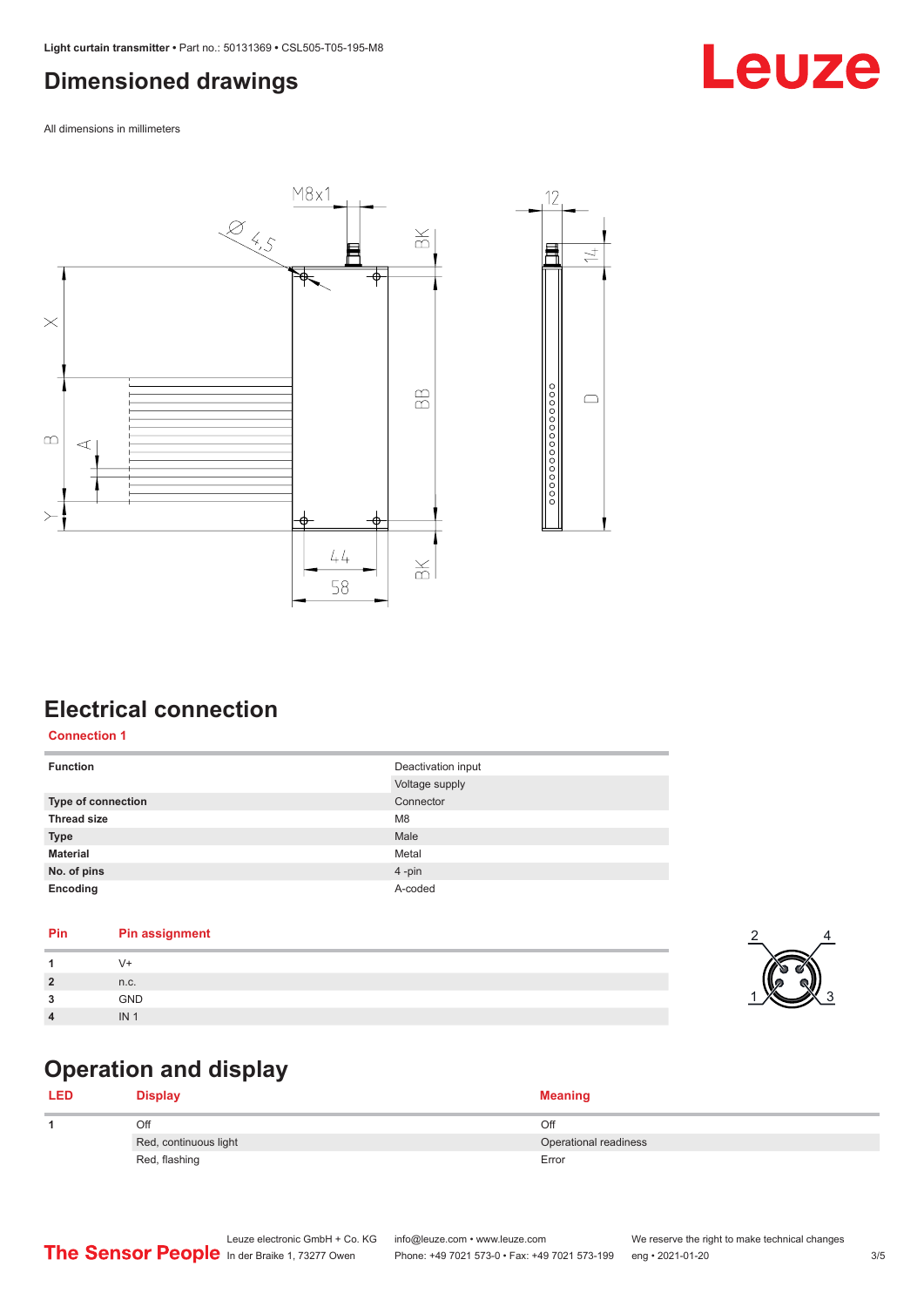#### <span id="page-3-0"></span>**Suitable receivers**

## Leuze

| Part no. | <b>Designation</b> | <b>Article</b>         | <b>Description</b>                                                                                                                                                                                                                                                                                                                           |
|----------|--------------------|------------------------|----------------------------------------------------------------------------------------------------------------------------------------------------------------------------------------------------------------------------------------------------------------------------------------------------------------------------------------------|
| 50131312 | CSL505-R05-195-M8  | Light curtain receiver | Application: Precise object detection<br>Special version: Parallel-beam scanning, Crossed-beam scanning, Diagonal-<br>beam scanning, Teach input, Warning output<br>Operating range: 0.3  5 m<br>Digital switching outputs: 2 Piece(s)<br>Switching output: Transistor, Push-pull, Light/dark reversible<br>Connection: Connector, M8, 4-pin |

#### **Part number code**

Part designation: **CSL505-XYYY-ZZZZ-AA-BBB**

| X            | <b>Operating principle</b><br>T: transmitter<br>R: receiver                                       |
|--------------|---------------------------------------------------------------------------------------------------|
| <b>YYY</b>   | <b>Beam spacing</b><br>$05:5$ mm<br>12.5: 12.5 mm<br>25:25 mm<br>50:50 mm<br>100: 100 mm          |
| <b>ZZZZZ</b> | <b>Measurement field length</b><br>Measurement field length [mm], dependent on beam spacing       |
| AA           | <b>Electrical connection</b><br>M8: M8 connector, 4-pin (plug)                                    |
| <b>Note</b>  |                                                                                                   |
|              | Vector A list with all available device types can be found on the Leuze website at www.leuze.com. |

#### **Accessories**

#### Connection technology - Connection cables

|   | Part no. | <b>Designation</b> | <b>Article</b>   | <b>Description</b>                                                                                                                                |
|---|----------|--------------------|------------------|---------------------------------------------------------------------------------------------------------------------------------------------------|
| ₩ | 50130850 | KD U-M8-4A-V1-050  | Connection cable | Connection 1: Connector, M8, Axial, Female, 4-pin<br>Connection 2: Open end<br>Shielded: No<br>Cable length: 5,000 mm<br>Sheathing material: PVC  |
|   | 50130871 | KD U-M8-4W-V1-050  | Connection cable | Connection 1: Connector, M8, Angled, Female, 4-pin<br>Connection 2: Open end<br>Shielded: No<br>Cable length: 5,000 mm<br>Sheathing material: PVC |

#### Configuration devices

|     | Part no. | <b>Designation</b> | <b>Article</b> | <b>Description</b>                                            |
|-----|----------|--------------------|----------------|---------------------------------------------------------------|
| 日平、 | 50132069 | CSL505-Interface   | Module         | Connection: Sub-D<br>Functions: Configuration and test device |

Phone: +49 7021 573-0 • Fax: +49 7021 573-199 eng • 2021-01-20

Leuze electronic GmbH + Co. KG info@leuze.com • www.leuze.com We reserve the right to make technical changes<br>
The Sensor People in der Braike 1, 73277 Owen Phone: +49 7021 573-0 • Fax: +49 7021 573-199 eng • 2021-01-20